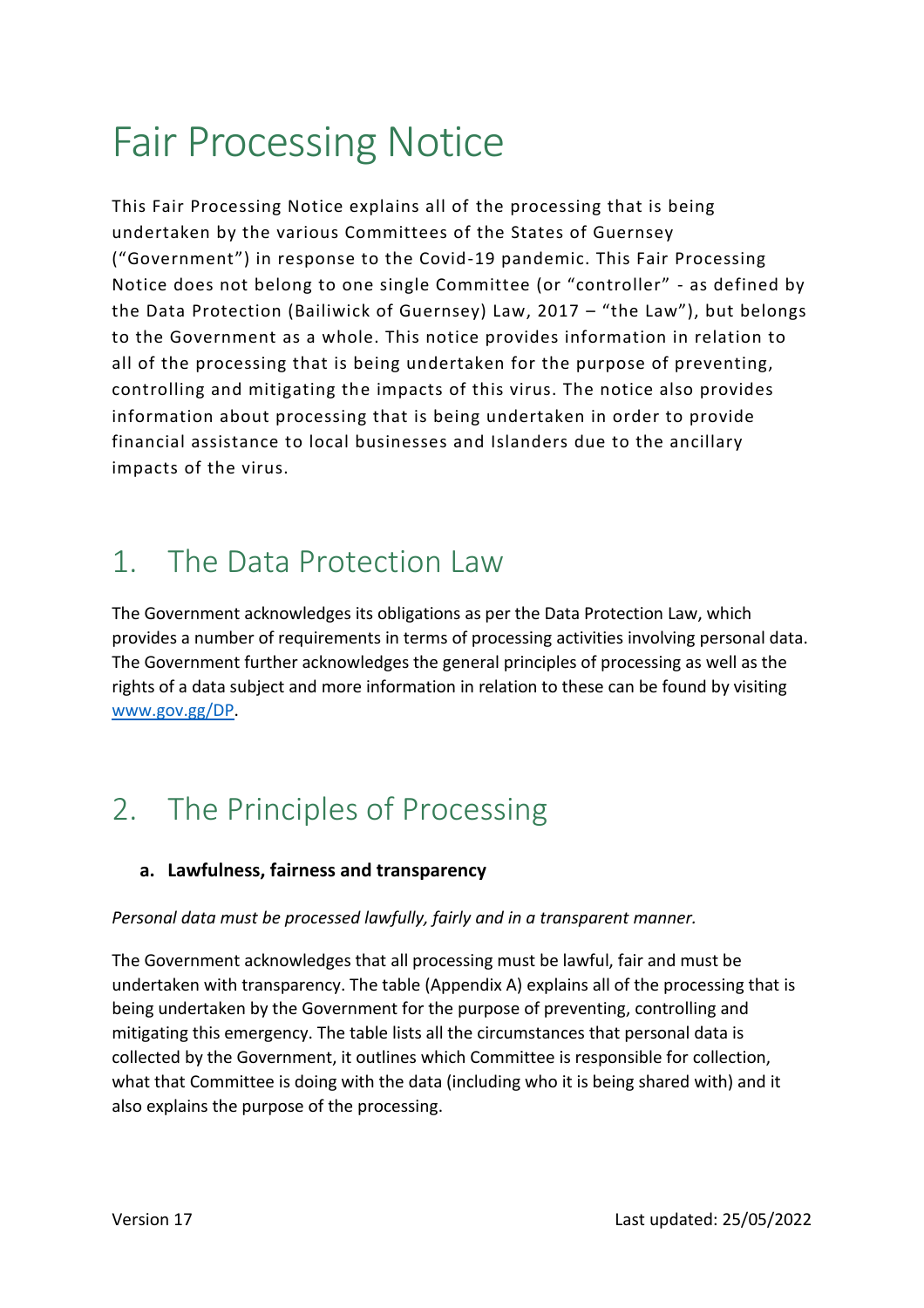#### **b. Purpose limitation**

*Personal data must not be collected except for a specific, explicit and legitimate purpose and, once collected, must not be further processed in a manner incompatible with the purpose for which it was collected.* 

The Government acknowledges its responsibility with regards to this data protection principle and therefore the Government maintains that it will not further process that personal data in a way which is incompatible to its original reason for processing as specified in section Appendix A, unless the controller is required to do so by law. The personal data will not be transferred to a recipient in an authorised or an unauthorised jurisdiction (as per the definition within data protection law).

#### **c. Minimisation**

*Personal data processed must be adequate, relevant and limited to what is necessary in relation to the purpose for which it is processed.* 

The controller maintains that it will only process the personal data, which is detailed in section Appendix A, and will not process any further personal data that is not necessary in relation to the original reason for processing personal data as specified in Appendix A, unless the controller is required to do so by law.

#### **d. Accuracy**

*Personal data processed must be accurate, kept up to date (where applicable) and reasonable steps must be taken to ensure that personal data that is inaccurate is erased or corrected without delay.* 

The controller will ensure that all personal data that it holds is accurate and kept up-to-date, and any personal data that is inaccurate will be erased or corrected without delay.

#### **e. Storage limitation**

*Personal data must not be kept in a form that permits identification of a data subject for any longer than is necessary for the purpose for which it is processed.* 

**f.** All personal data will be retained by each controller for as long as is deemed necessary, taking into consideration ongoing processing requirements in accordance with public health advice and in order to prevent, control and mitigate the risks to life and public health posed by the disease COVID-19. It will be erased or kept in a form that does not permit identification of data subjects as soon as it is no longer deemed necessary to retain that data for those purposes or the purpose of any proceedings or potential proceedings (including any legal proceedings, or complaints to or investigations by the Data Protection Authority).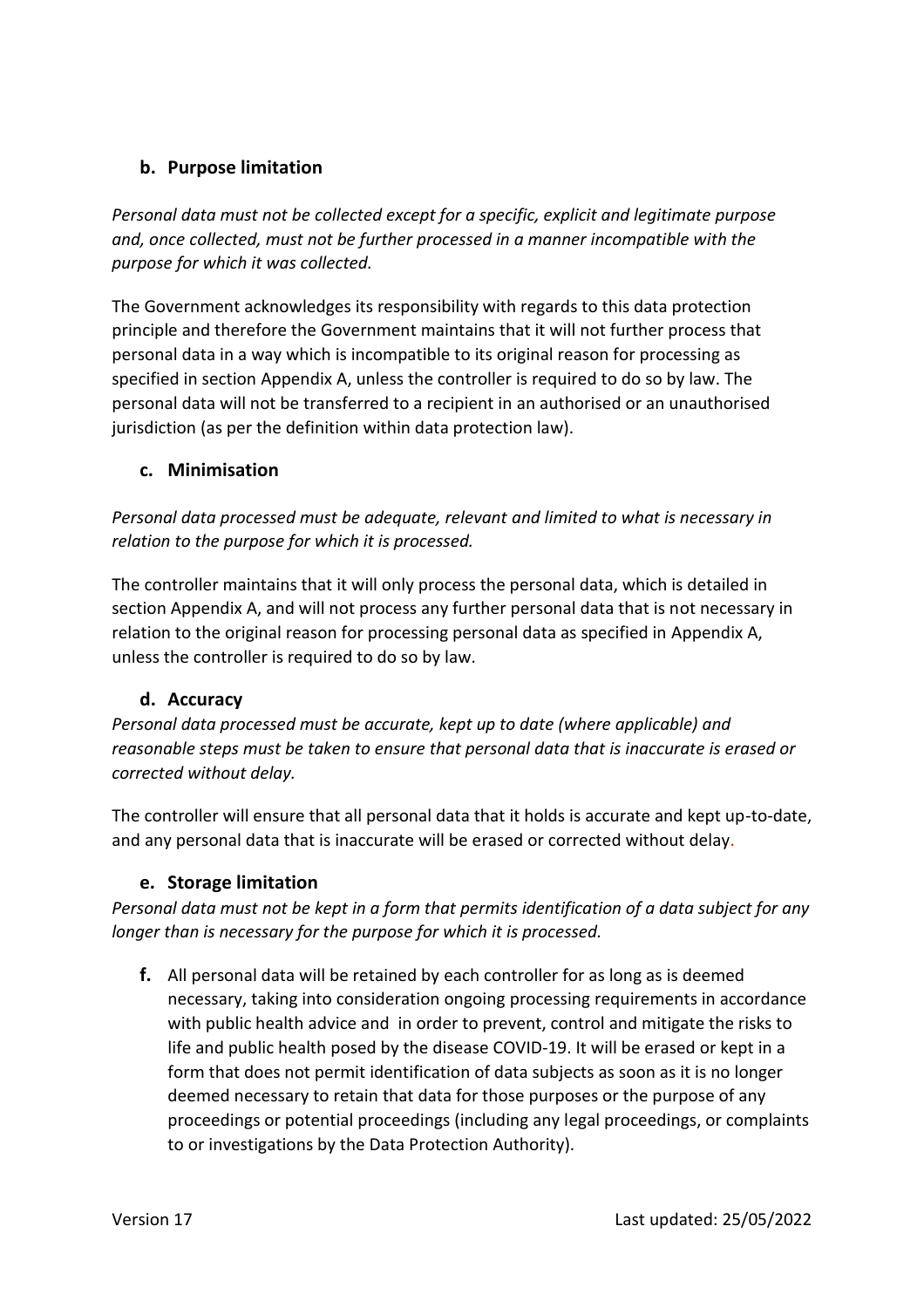#### **g. Integrity and confidentiality**

*Personal data must be processed in a manner that ensures its appropriate security, including protecting it against unauthorised or unlawful processing and against accidental loss, destruction or damage, using appropriate technical or organisational measures.* 

The format in which the personal data may be held is both hard copy and electronic format.

Data is protected by the implementation of the Government's Information Access where access to electronic or paper records is tightly controlled. Employees are vetted in a manner commensurate with the role that they are expected to undertake. Protocols are followed to ensure that employees only have access to areas and documents as required to undertake their role. Access is monitored and effectively managed.

Secured Premises & Filing – the Government have restricted premises which employees are required to use key cards to access in order to safeguard information from the public. Secure filing cabinets and drawers are also provided for additional storage and security.

#### **h. Accountability**

*The controller is responsible for, and must be able to demonstrate, compliance with the data protection principles.* 

### 3. Contact Details

The contact details of the controller are as follows:

The Medical Officer of Health

Le Vauquiedor, Rue Mignot, St. Andrew. Guernsey. GY6 8TW.

Email: [publichealth@gov.gg](mailto:publichealth@gov.gg)

The Committee *for* Health and Social Care

Le Vauquiedor, Rue Mignot, St. Andrew. Guernsey. GY6 8TW.

Email: [healthandsocialsare@gov.gg](mailto:healthandsocialsare@gov.gg)

The Policy & Resources Committee

#### Sir Charles Frossard House, La Charroterie, St. Peter Port. Guernsey. GY1 1FH.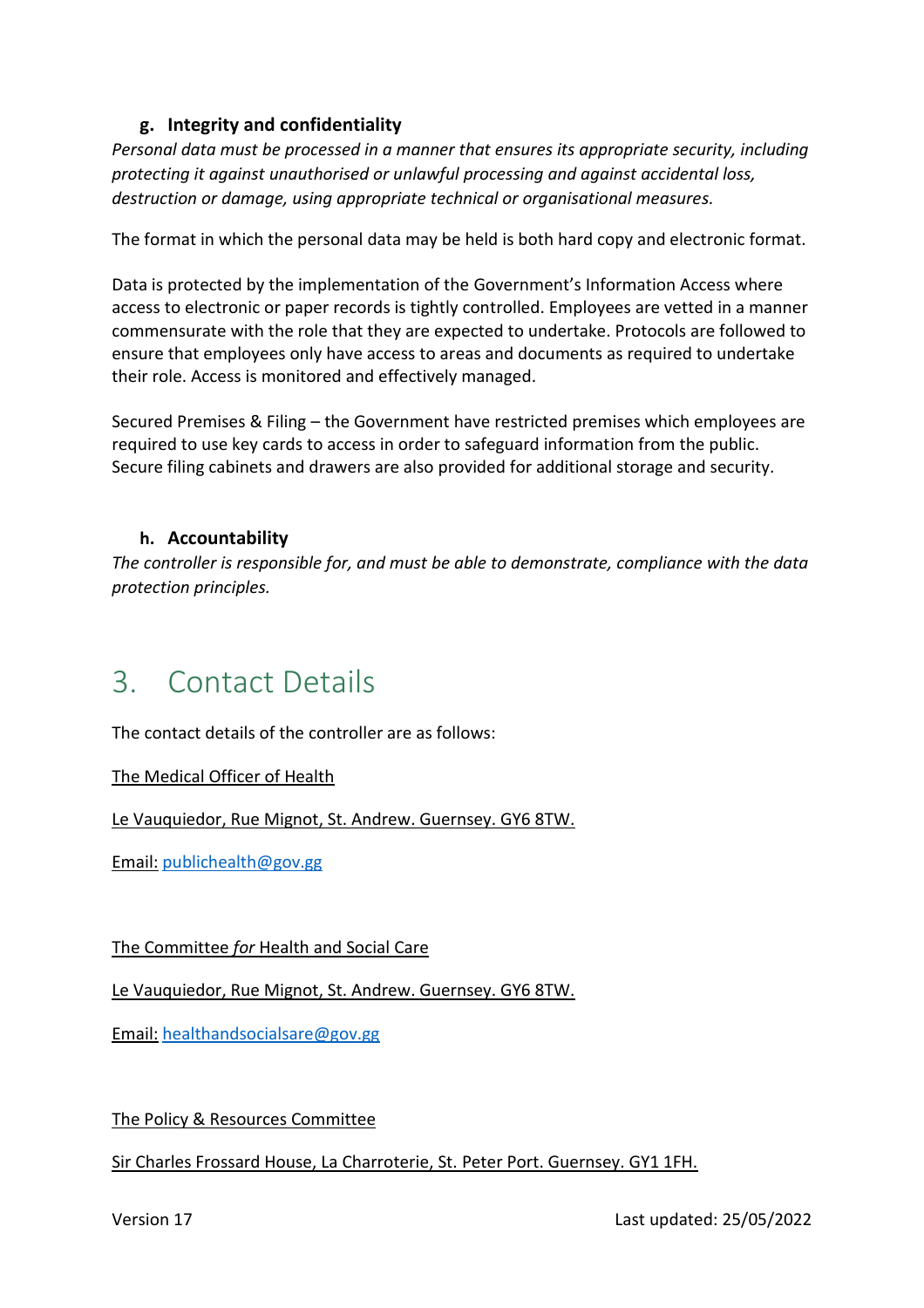Email: [policyandresources@gov.gg](mailto:policyandresources@gov.gg) 

The contact details for the Government Data Protection Team are as follows:

The Data Protection Team

Sir Charles Frossard House, La Charroterie, St. Peter Port. Guernsey. GY1 1FH.

Email: [data.protection@gov.gg](mailto:data.protection@gov.gg)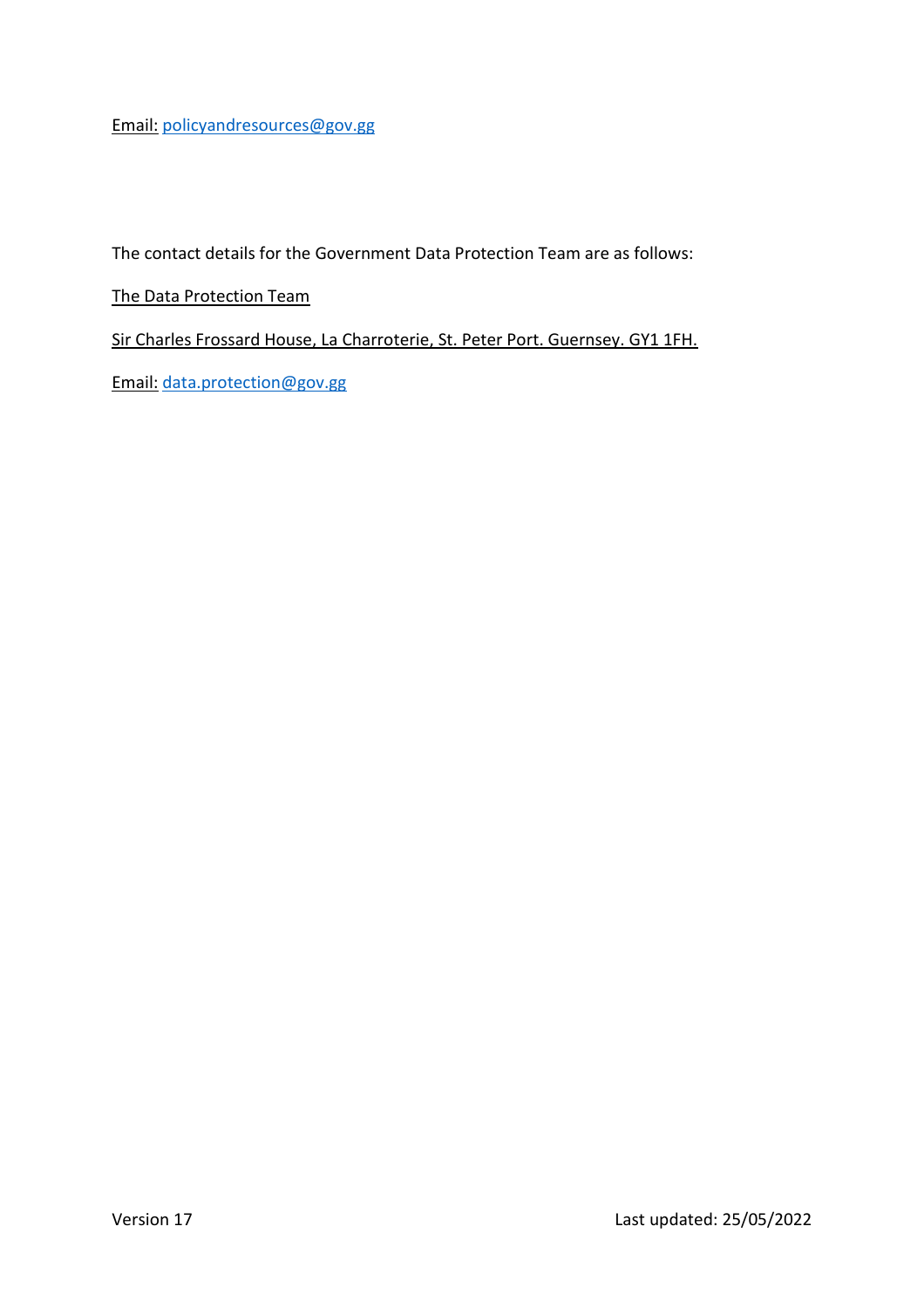## Appendix A

| Controller and processing<br>activity                                                                                                                                                                                                                                                     | Personal data                                                                                                                                                                                                                                                                                                                                                                                                                   | Data sharing                                                                                                                                                                                                                            | Purpose of processing                                                                                                                                                                                                                                                                                                                                           | Lawful basis for processing                                                                                                                                                                                                                                                           |
|-------------------------------------------------------------------------------------------------------------------------------------------------------------------------------------------------------------------------------------------------------------------------------------------|---------------------------------------------------------------------------------------------------------------------------------------------------------------------------------------------------------------------------------------------------------------------------------------------------------------------------------------------------------------------------------------------------------------------------------|-----------------------------------------------------------------------------------------------------------------------------------------------------------------------------------------------------------------------------------------|-----------------------------------------------------------------------------------------------------------------------------------------------------------------------------------------------------------------------------------------------------------------------------------------------------------------------------------------------------------------|---------------------------------------------------------------------------------------------------------------------------------------------------------------------------------------------------------------------------------------------------------------------------------------|
| Controller: Policy & Resources<br>Committee.<br>Processing Activity:<br>Processing of personal data<br>through the Vaccination<br>Administration System to<br>facilitate the display of digital<br>vaccination status via Travel<br>Tracker for Bailiwick residents<br>travelling abroad. | Account Creation:<br>Personal Data: Full Name,<br>email address and<br>password.<br>Further Information<br>following account creation:<br>Personal Data; Date of<br>birth, address, contact and<br>identification details.<br>Special category data:<br>Vaccination status, where<br>the vaccine was<br>administered,<br>type of vaccine, batch<br>number, country in which it<br>was provided and the<br>administering centre. | Name, date of birth, contact<br>details address, may be shared<br>with relevant officers of the<br>States of Alderney and the<br>Chief Pleas of Sark.<br>Vaccination status may be<br>shared with relevant officers in<br>Public Health | To facilitate the issuance of<br>vaccination status to members of the<br>public who plan to travel abroad. To<br>prevent, control and mitigate the risks<br>to life and public health posed by the<br>disease COVID-19.<br>To maintain records on Covid-19<br>cases and assessing the ongoing risk<br>in terms of transmission potential and<br>service demand. | The processing is necessary for<br>reasons of public health and is<br>carried out with appropriate<br>safeguards for the significant<br>interests of data subjects.<br>The processing is necessary for<br>the management of medical,<br>health or social care system and<br>services. |
| Controller: MoH<br>Processing activity:                                                                                                                                                                                                                                                   | Full name, full name of<br>proxy (if used), date of<br>birth, sex at birth, address,<br>landline and mobile<br>telephone number,                                                                                                                                                                                                                                                                                                | As above                                                                                                                                                                                                                                | collation of personal data collected<br>directly from individuals confirmed to<br>have Coronavirus for the purpose of                                                                                                                                                                                                                                           | As above.                                                                                                                                                                                                                                                                             |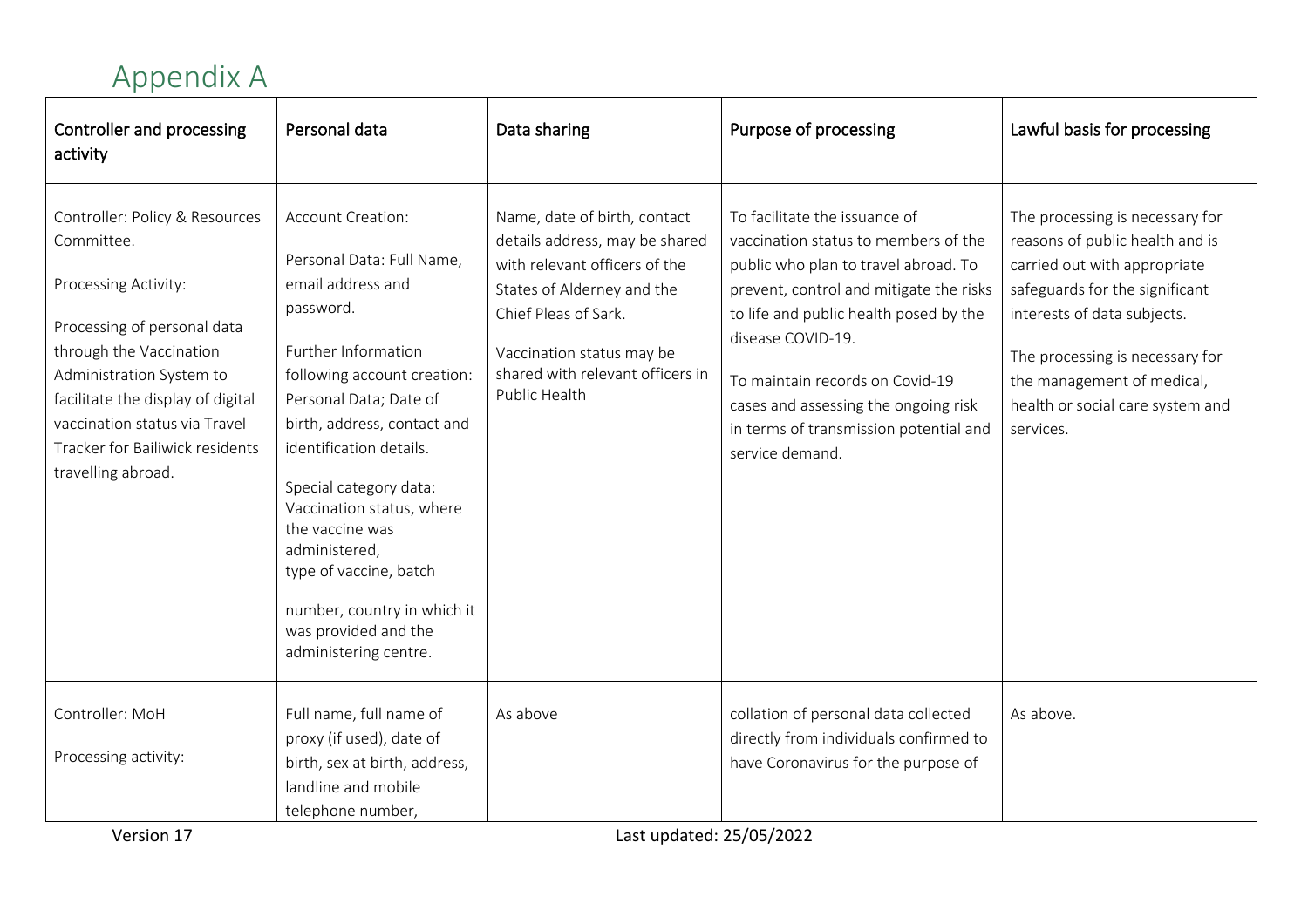| Controller and processing<br>activity                                                                                                                                                                                         | Personal data                                                                                                                                                                                                                                                                                                 | Data sharing                              | Purpose of processing                                         | Lawful basis for processing |
|-------------------------------------------------------------------------------------------------------------------------------------------------------------------------------------------------------------------------------|---------------------------------------------------------------------------------------------------------------------------------------------------------------------------------------------------------------------------------------------------------------------------------------------------------------|-------------------------------------------|---------------------------------------------------------------|-----------------------------|
| Collation of personal data<br>collected directly from<br>individuals confirmed to have<br>Coronavirus for the purpose of<br>case management and<br>assessment of the Bailiwick-<br>wide risk.                                 | information on type of<br>employment, vaccination<br>status, travel history,<br>symptoms, address.                                                                                                                                                                                                            |                                           | case management and assessment of<br>the Bailiwick-wide risk. |                             |
| Controller: MoH<br>Processing activity: Personal<br>data collected from individuals<br>who have been in contact with<br>the confirmed case for the<br>purpose of management and<br>assessment of the Bailiwick-<br>wide risk. | Full name, sex at birth, date<br>of birth, nationality,<br>address, landline and<br>mobile telephone number,<br>email address, relationship<br>to confirmed case, public<br>transport information and<br>details of any other travel,<br>details of employment,<br>medical history and any<br>signs/symptoms. | As above.                                 | As above.                                                     | As above.                   |
| Controller: HSC<br>Version 17                                                                                                                                                                                                 | Health data.                                                                                                                                                                                                                                                                                                  | As above, and<br>Last updated: 25/05/2022 | As above.                                                     | As above.                   |